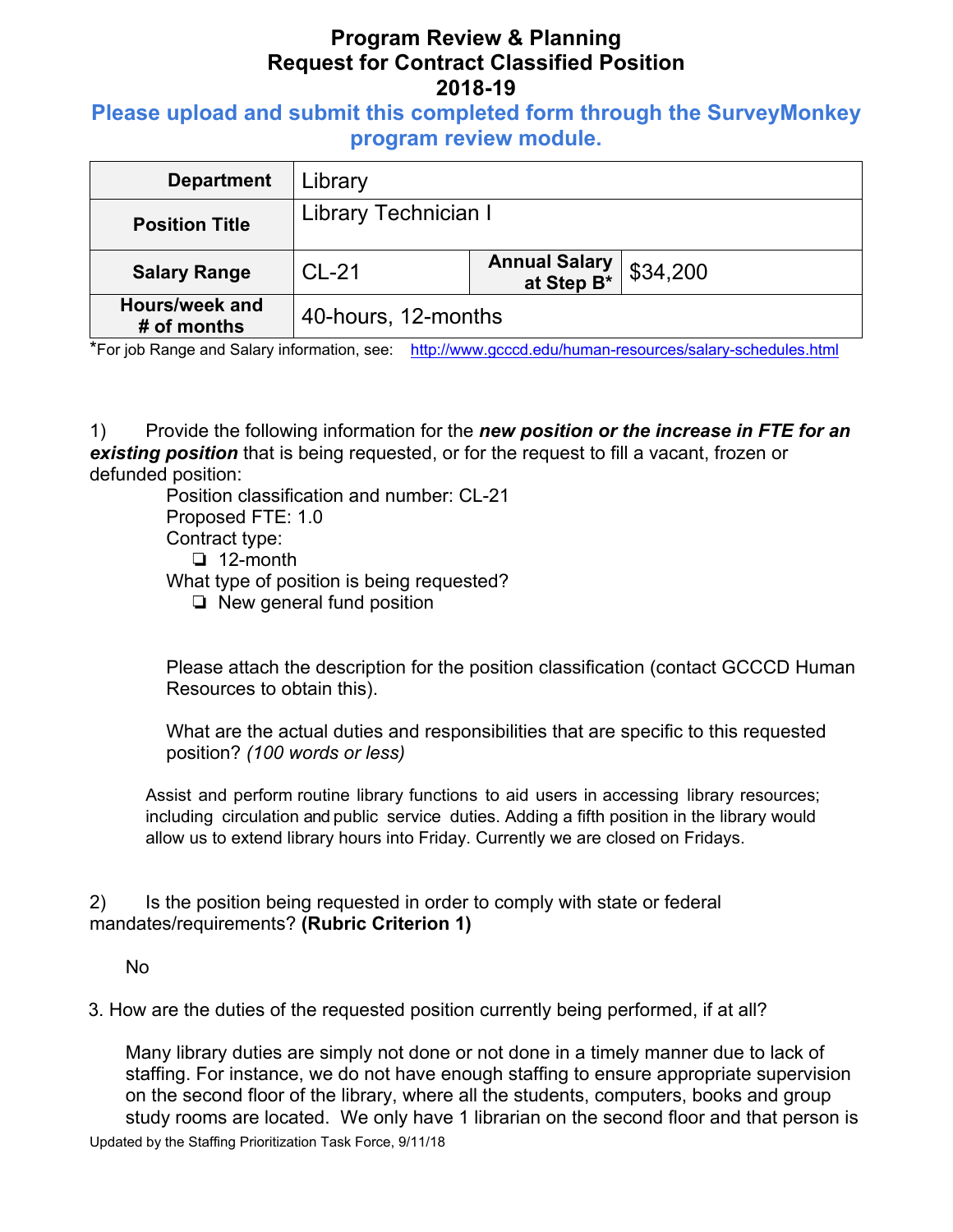## **Program Review & Planning Request for Contract Classified Position 2018-19**

### **Please upload and submit this completed form through the SurveyMonkey program review module.**

charged with assisting students with research and not monitoring the entire area. As such, the supervisory function does not occur. We're just lucky we have well behaved students. Bad things can happen in group study rooms if students know no one is watching (anything from rice cooking to sexual activities).

How does the lack of this position impact the program or service area?

Without this position we cannot extend the hours of the library to be open on Friday.

What impact, if any, have frozen or vacant positions within the department had on services or staff workload?

*(200 words or less)* **(Rubric Criteria 1)**

4. How has the program/service area changed over the most recent five academic years and/or how is it expected to change within the next five years (i.e. growth, additional services, increased workload and reorganization) that warrants this position? \*\*Please use both quantitative and qualitative data including, but not limited to: enrollment and productivity data, staffing or other studies, surveys, volume of students or employees served, total comp time accrued, number of hourly/ intern/ volunteer/work-study, and services provided.\*\* *(200 words or less)* **(Rubric Criteria 2)**

Title 5 of the California Code of Regulations (§ 58724) contains minimum standards for numbers of library support staff. For colleges with an FTES between 5,001 and 7,000 there should be 9 library support staff. The library currently employs four (4) library support staff members and we are asking for one addition to have five (5) staff members. The Academic Senate for California Community Colleges supports this standard as well.

It is not sustainable to operate a library of our size with only four staff members. If one is out on an extended sick leave or even a day or two, it impacts our ability to keep the library open and adhere to appropriate break schedules. In the past we had a situation with HR and the Union because we weren't able to adhere to appropriate break schedules. This resulted in us having to reduce the library hours. The addition of a fourth person would allow us a more stable staffing situation and to extend library hours to be open on Friday.

- 5. How would this position's main duties specifically support the institution's strategic priorities?
	- 1. Acceleration
	- 2. Guided Student Pathways
	- 3. Student Validation and Engagement
	- 4. Organizational Health

Updated by the Staffing Prioritization Task Force, 9/11/18